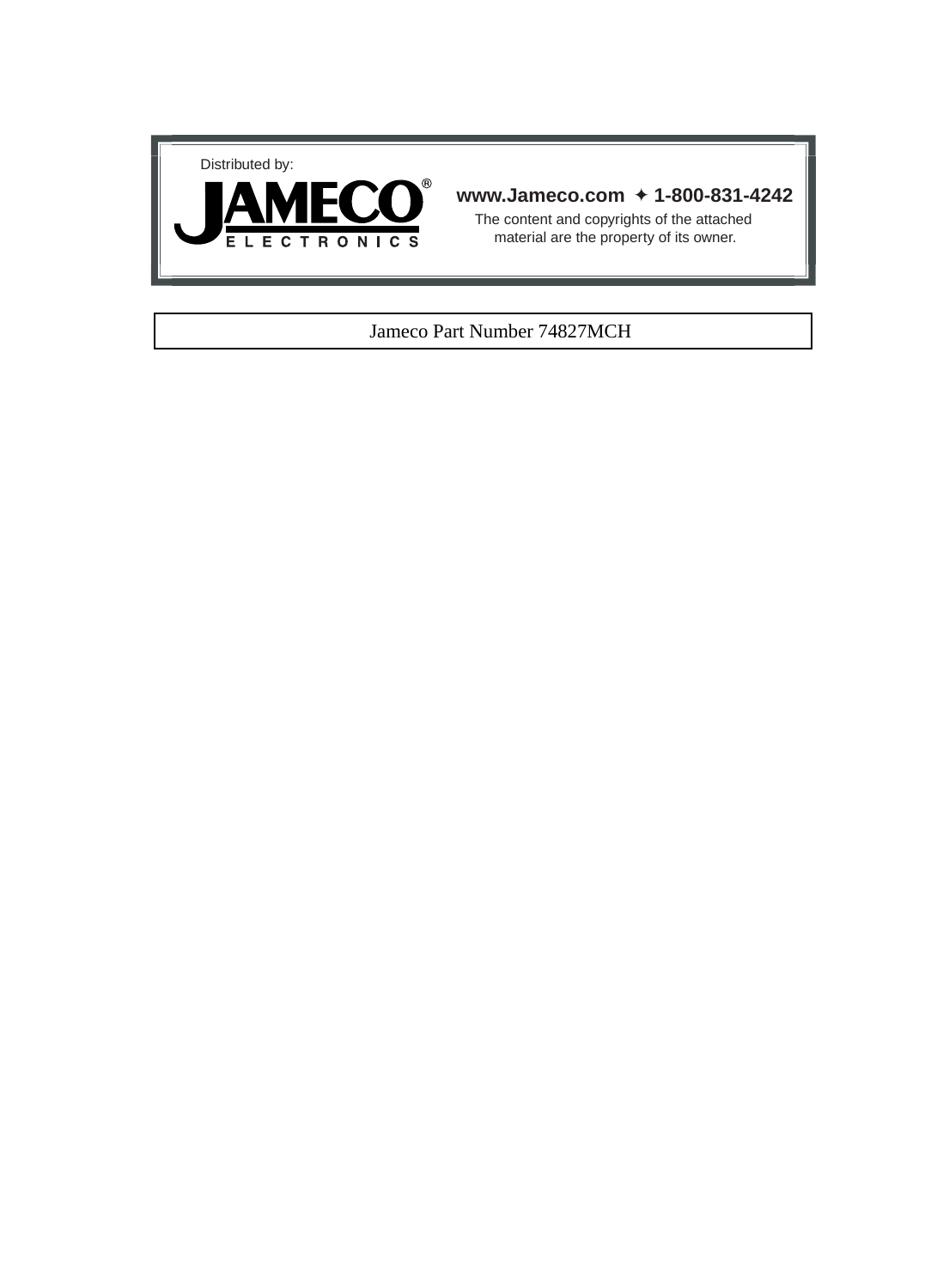

# **28C64A**

## **64K (8K x 8) CMOS EEPROM**

#### **FEATURES**

- Fast Read Access Time—150 ns
- CMOS Technology for Low Power Dissipation
	- 30 mA Active
	- 100 µA Standby
- Fast Byte Write Time—200 µs or 1 ms
- Data Retention >200 years
- High Endurance Minimum 100,000 Erase/Write **C**vcles
- Automatic Write Operation
	- Internal Control Timer
	- Auto-Clear Before Write Operation
	- On-Chip Address and Data Latches
- Data Polling
- Ready/Busy
- Chip Clear Operation
- Enhanced Data Protection
- VCC Detector
- Pulse Filter
- Write Inhibit
- Electronic Signature for Device Identification
- 5-Volt-Only Operation
- Organized 8Kx8 JEDEC Standard Pinout
	- 28-pin Dual-In-Line Package
	- 32-pin PLCC Package
	- 28-pin Thin Small Outline Package (TSOP) 8x20mm
	- 28-pin Very Small Outline Package (VSOP) 8x13.4mm
- Available for Extended Temperature Ranges:
	- Commercial: 0˚C to +70˚C

#### **DESCRIPTION**

The Microchip Technology Inc. 28C64A is a CMOS 64K nonvolatile electrically Erasable PROM. The 28C64A is accessed like a static RAM for the read or write cycles without the need of external components. During a "byte write", the address and data are latched internally, freeing the microprocessor address and data bus for other operations. Following the initiation of write cycle, the device will go to a busy state and automatically clear and write the latched data using an internal control timer. To determine when the write cycle is complete, the user has a choice of monitoring the Ready/ Busy output or using Data polling. The Ready/Busy pin is an open drain output, which allows easy configuration in wiredor systems. Alternatively, Data polling allows the user to read the location last written to when the write operation is complete. CMOS design and processing enables this part to be used in systems where reduced power consumption and reliability are required. A complete family of packages is offered to provide the utmost flexibility in applications

#### **PACKAGE TYPES**



#### **BLOCK DIAGRAM**



1996 Microchip Technology Inc. DS11109H-page 1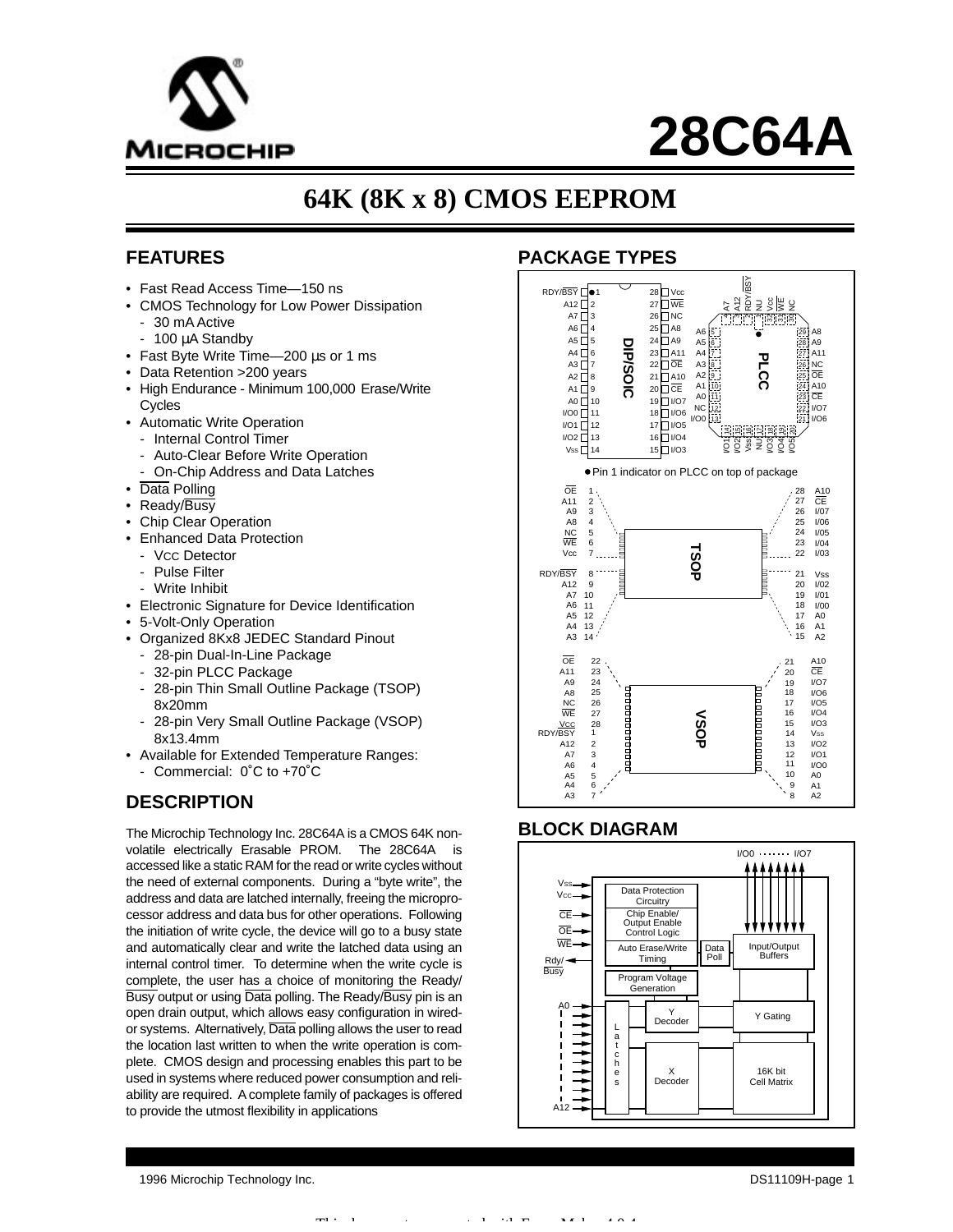#### **1.0 ELECTRICAL CHARACTERISTICS**

#### **1.1 MAXIMUM RATINGS\***

| Vcc and input voltages w.r.t. Vss  -0.6V to $+6.25V$ |  |
|------------------------------------------------------|--|
|                                                      |  |
|                                                      |  |
| Output Voltage w.r.t. Vss  - 0.6V to Vcc+0.6V        |  |
|                                                      |  |
| Ambient temp. with power applied  -50°C to +95°C     |  |

**\*Notice:** Stresses above those listed under "Maximum Ratings" may cause permanent damage to the device. This is a stress rating only and functional operation of the device at those or any other conditions above those indicated in the operation listings of this specification is not implied. Exposure to maximum rating conditions for extended periods may affect device reliability.

#### **TABLE 1-1: PIN FUNCTION TABLE**

| <b>Name</b> | <b>Function</b>                                |  |  |  |  |  |
|-------------|------------------------------------------------|--|--|--|--|--|
| $AO - A12$  | Address Inputs                                 |  |  |  |  |  |
| Œ           | <b>Chip Enable</b>                             |  |  |  |  |  |
| ŌΕ          | <b>Output Enable</b>                           |  |  |  |  |  |
| WF          | Write Enable                                   |  |  |  |  |  |
| I/O0 - I/O7 | Data Inputs/Outputs                            |  |  |  |  |  |
| RDY/Busy    | Ready/Busy                                     |  |  |  |  |  |
| Vcc         | +5V Power Supply                               |  |  |  |  |  |
| Vss         | Ground                                         |  |  |  |  |  |
| NC.         | No Connect: No Internal Connection             |  |  |  |  |  |
| NU          | Not Used; No External Connection is<br>Allowed |  |  |  |  |  |

#### **TABLE 1-2: READ/WRITE OPERATION DC CHARACTERISTIC**

|                               |                                                    |                                               | $VCC = +5V \pm 10\%$<br>Commercial (C): Tamb = $0^{\circ}$ C to +70 $^{\circ}$ C<br>Industrial<br>(I): Tamb = -40°C to +85°C |                |                |                                                                                                                       |  |
|-------------------------------|----------------------------------------------------|-----------------------------------------------|------------------------------------------------------------------------------------------------------------------------------|----------------|----------------|-----------------------------------------------------------------------------------------------------------------------|--|
| <b>Parameter</b>              | <b>Status</b>                                      | Symbol                                        | Min                                                                                                                          | Max            | <b>Units</b>   | <b>Conditions</b>                                                                                                     |  |
| Input Voltages                | Logic '1'<br>Logic '0'                             | <b>VIH</b><br>Vil                             | 2.0<br>$-0.1$                                                                                                                | $Vcc+1$<br>0.8 | V<br>V         |                                                                                                                       |  |
| Input Leakage                 |                                                    | Iц                                            | $-10$                                                                                                                        | 10             | μA             | $V_{IN} = -0.1V$ to $V_{CC} + 1$                                                                                      |  |
| Input Capacitance             |                                                    | CIN                                           |                                                                                                                              | 10             | рF             | $VIN = 0V$ ; Tamb = $25^{\circ}C$ ;<br>$f = 1$ MHz (Note 2)                                                           |  |
| <b>Output Voltages</b>        | Logic '1'<br>Logic '0'                             | <b>VOH</b><br><b>VOL</b>                      | 2.4                                                                                                                          | 0.45           | V<br>V         | $IOH = -400 \mu A$<br>$IoL = 2.1 mA$                                                                                  |  |
| Output Leakage                |                                                    | <b>ILO</b>                                    | $-10$                                                                                                                        | 10             | μA             | VOUT = $-0.1V$ to Vcc<br>$+0.1V$                                                                                      |  |
| <b>Output Capacitance</b>     |                                                    | COUT                                          |                                                                                                                              | 12             | рF             | $VIN = OV$ ; Tamb = 25°C;<br>$f = 1$ MHz (Note 2)                                                                     |  |
| Power Supply Current, Active  | <b>TTL</b> input                                   | Icc                                           |                                                                                                                              | 30             | mA             | $f = 5$ MHz (Note 1)<br>$Vcc = 5.5V$                                                                                  |  |
| Power Supply Current, Standby | TTL input<br><b>TTL</b> input<br><b>CMOS</b> input | $ CC(S)$ TTL<br>$ CC(S)$ TTL<br>$ICC(S)$ CMOS |                                                                                                                              | 2<br>3<br>100  | mA<br>mA<br>μA | $\overline{CE}$ = VIH (0°C to +70°C)<br>$\overline{CE}$ = VIH (-40°C to +85°C)<br>$\overline{CE}$ = Vcc-0.3 to Vcc +1 |  |

Note 1: AC power supply current above 5MHz: 2mA/MHz.

2: Not 100% tested.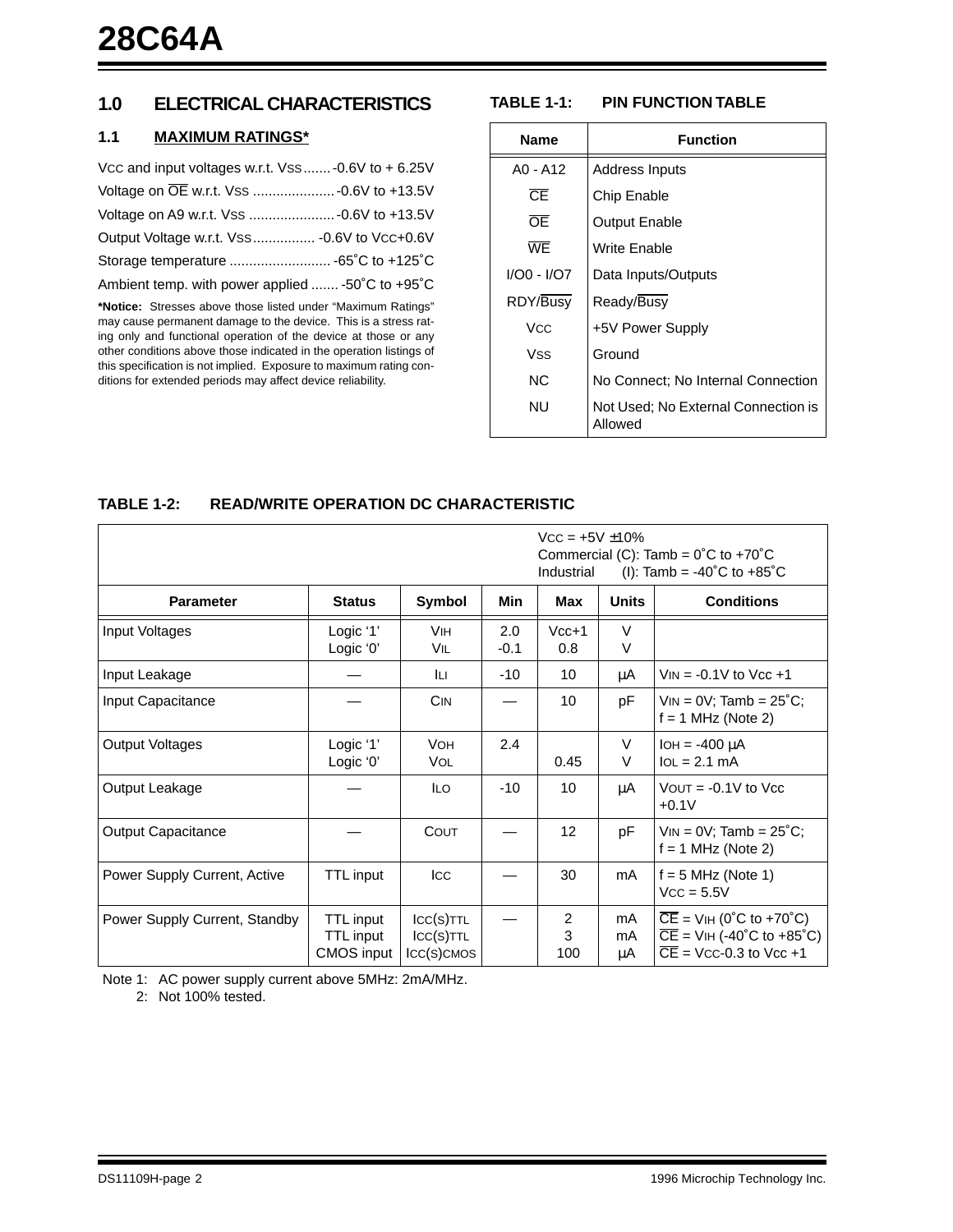#### **TABLE 1-3: READ OPERATION AC CHARACTERISTICS**

|                                                                | AC Testing Waveform:<br>Output Load:<br>Input Rise and Fall Times:<br><b>Ambient Temperature:</b> |           |            | $VIH = 2.4V$ ; $VIL = 0.45V$ ; $VOH = 2.0V$ ; $VOL = 0.8V$<br>1 TTL Load + 100 pF<br>$20$ ns<br>Commercial (C):<br>Tamb<br>$=$<br>Industrial<br>Tamb<br>(I):<br>$=$ |            |           |     | $0^{\circ}$ C to +70 $^{\circ}$ C<br>$-40^{\circ}$ C to $+85^{\circ}$ C |                                                       |
|----------------------------------------------------------------|---------------------------------------------------------------------------------------------------|-----------|------------|---------------------------------------------------------------------------------------------------------------------------------------------------------------------|------------|-----------|-----|-------------------------------------------------------------------------|-------------------------------------------------------|
|                                                                |                                                                                                   | 28C64A-15 |            | 28C64A-20                                                                                                                                                           |            | 28C64A-25 |     |                                                                         |                                                       |
| <b>Parameter</b>                                               | Symbol                                                                                            | Min       | <b>Max</b> | Min                                                                                                                                                                 | <b>Max</b> | Min       | Max | <b>Units</b>                                                            | <b>Conditions</b>                                     |
| Address to Output Delay                                        | tacc                                                                                              |           | 150        |                                                                                                                                                                     | 200        |           | 250 | ns                                                                      | $\overline{OE} = \overline{CE} = \overline{VL}$       |
| CE to Output Delay                                             | tCE                                                                                               |           | 150        |                                                                                                                                                                     | 200        |           | 250 | ns                                                                      | $\overline{OE}$ = $VIL$                               |
| OE to Output Delay                                             | toe                                                                                               |           | 70         |                                                                                                                                                                     | 80         |           | 100 | ns                                                                      | $\overline{CE}$ = $VIL$                               |
| $\overline{CE}$ or $\overline{OE}$ High to Output Float        | tOFF                                                                                              | $\Omega$  | 50         | 0                                                                                                                                                                   | 55         | $\Omega$  | 70  | ns                                                                      | (Note 1)                                              |
| Output Hold from Address, CE<br>or OE, whichever occurs first. | <b>tOH</b>                                                                                        | $\Omega$  |            | $\Omega$                                                                                                                                                            |            | $\Omega$  |     | ns                                                                      | (Note 1)                                              |
| Endurance                                                      |                                                                                                   | 1M        |            | 1M                                                                                                                                                                  |            | 1M        |     | cycles                                                                  | $25^{\circ}$ C, Vcc =<br>5.0V, Block<br>Mode (Note 2) |

Note 1: Not 100% tested.

2: This parameter is not tested but guaranteed by characterization. For endurance estimates in a specific application, please consult the Total Endurance Model which can be obtained on our BBS or website.



#### **FIGURE 1-1: READ WAVEFORMS**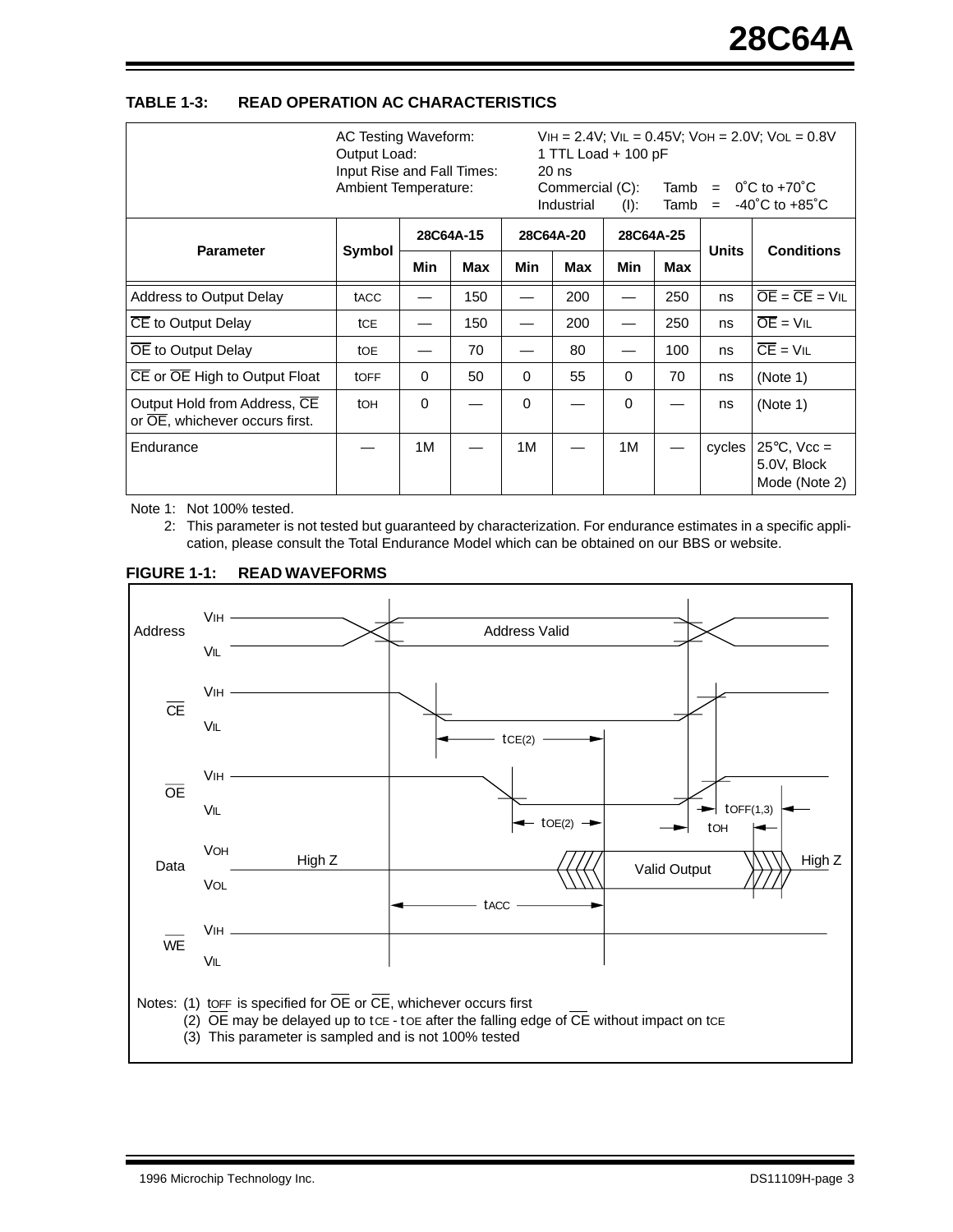#### **TABLE 1-4: BYTE WRITE AC CHARACTERISTICS**

|                            | <b>AC Testing Waveform:</b><br>Output Load:<br>Input Rise/Fall Times:<br>Ambient Temperature: |                 | 1 TTL Load + 100 pF<br>$20$ ns<br>Commercial (C):<br>Industrial<br>$(I)$ : | $VIH = 2.4V$ ; $VIL = 0.45V$ ; $VOH = 2.0V$ ; $VOL = 0.8V$<br>Tamb = $0^{\circ}$ C to +70 $^{\circ}$ C<br>$-40^{\circ}$ C to $+85^{\circ}$ C<br>Tamb<br>$=$ |                |
|----------------------------|-----------------------------------------------------------------------------------------------|-----------------|----------------------------------------------------------------------------|-------------------------------------------------------------------------------------------------------------------------------------------------------------|----------------|
| <b>Parameter</b>           | Symbol                                                                                        | <b>Min</b>      | Max                                                                        | <b>Units</b>                                                                                                                                                | <b>Remarks</b> |
| Address Set-Up Time        | tAS                                                                                           | 10              |                                                                            | ns                                                                                                                                                          |                |
| Address Hold Time          | tAH                                                                                           | 50              |                                                                            | ns                                                                                                                                                          |                |
| Data Set-Up Time           | tDS                                                                                           | 50              |                                                                            | ns                                                                                                                                                          |                |
| Data Hold Time             | t <sub>DH</sub>                                                                               | 10              |                                                                            | ns                                                                                                                                                          |                |
| Write Pulse Width          | twpL                                                                                          | 100             |                                                                            | ns                                                                                                                                                          | Note 1         |
| Write Pulse High Time      | twPH                                                                                          | 50              |                                                                            | ns                                                                                                                                                          |                |
| OE Hold Time               | tOEH                                                                                          | 10 <sup>1</sup> |                                                                            | ns                                                                                                                                                          |                |
| OE Set-Up Time             | toes                                                                                          | 10              |                                                                            | ns                                                                                                                                                          |                |
| Data Valid Time            | t <sub>DV</sub>                                                                               |                 | 1000                                                                       | ns                                                                                                                                                          | Note 2         |
| Time to Device Busy        | t <sub>DB</sub>                                                                               | 2               | 50                                                                         | ns                                                                                                                                                          |                |
| Write Cycle Time (28C64A)  | twc                                                                                           |                 | 1                                                                          | ms                                                                                                                                                          | 0.5 ms typical |
| Write Cycle Time (28C64AF) | twc                                                                                           |                 | 200                                                                        | μs                                                                                                                                                          | 100 µs typical |

Note 1: A write cycle can be initiated be  $\overline{CE}$  or  $\overline{WE}$  going low, whichever occurs last. The data is latched on the positive edge WE, whichever occurs first.

2: Data must be valid within 1000ns max. after a write cycle is initiated and must be stable at least until tDH after the positive edge of  $\overline{\text{WE}}$  or  $\overline{\text{CE}}$ , whichever occurs first.



#### **FIGURE 1-2: PROGRAMMING WAVEFORMS**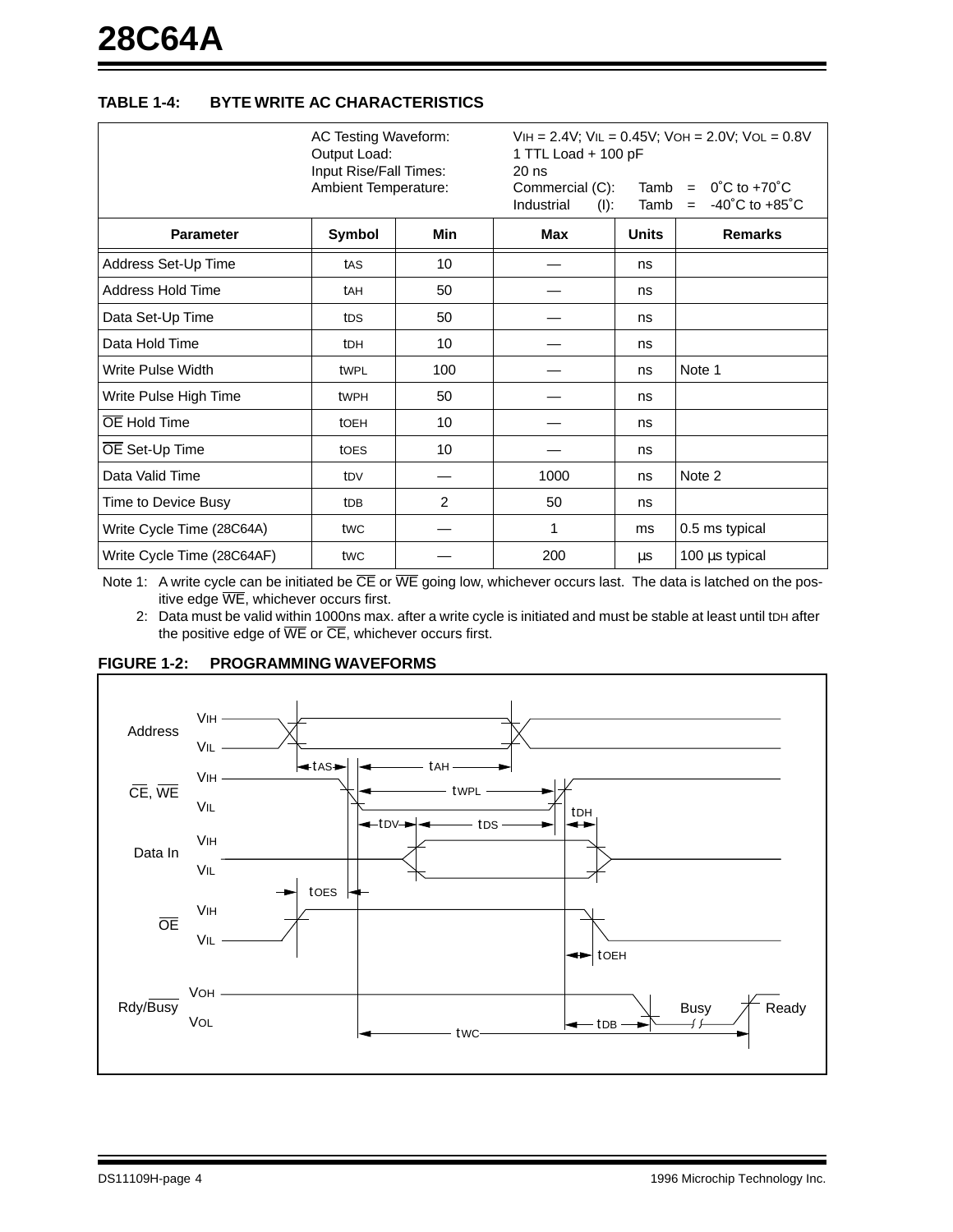







#### **TABLE 1-5: SUPPLEMENTARY CONTROL**

| <b>Mode</b>                                                              | СE      | <b>OE</b> | <b>WE</b> | A9        | <b>V<sub>CC</sub></b> | <b>VOI</b> |  |
|--------------------------------------------------------------------------|---------|-----------|-----------|-----------|-----------------------|------------|--|
| Chip Clear                                                               | VIL     | Vıн       | VIL       |           | <b>VCC</b>            |            |  |
| Extra Row Read                                                           | Vil     | Vil       | Vıн       | $A9 = VH$ | <b>VCC</b>            | Data Out   |  |
| <b>Extra Row Write</b>                                                   | $\star$ | Vıн       | $\star$   | $A9 = VH$ | <b>VCC</b>            | Data In    |  |
| Note:<br>*Pulsed per programming waveforms.<br>$VH = 12.0 V \pm 0.5 V$ . |         |           |           |           |                       |            |  |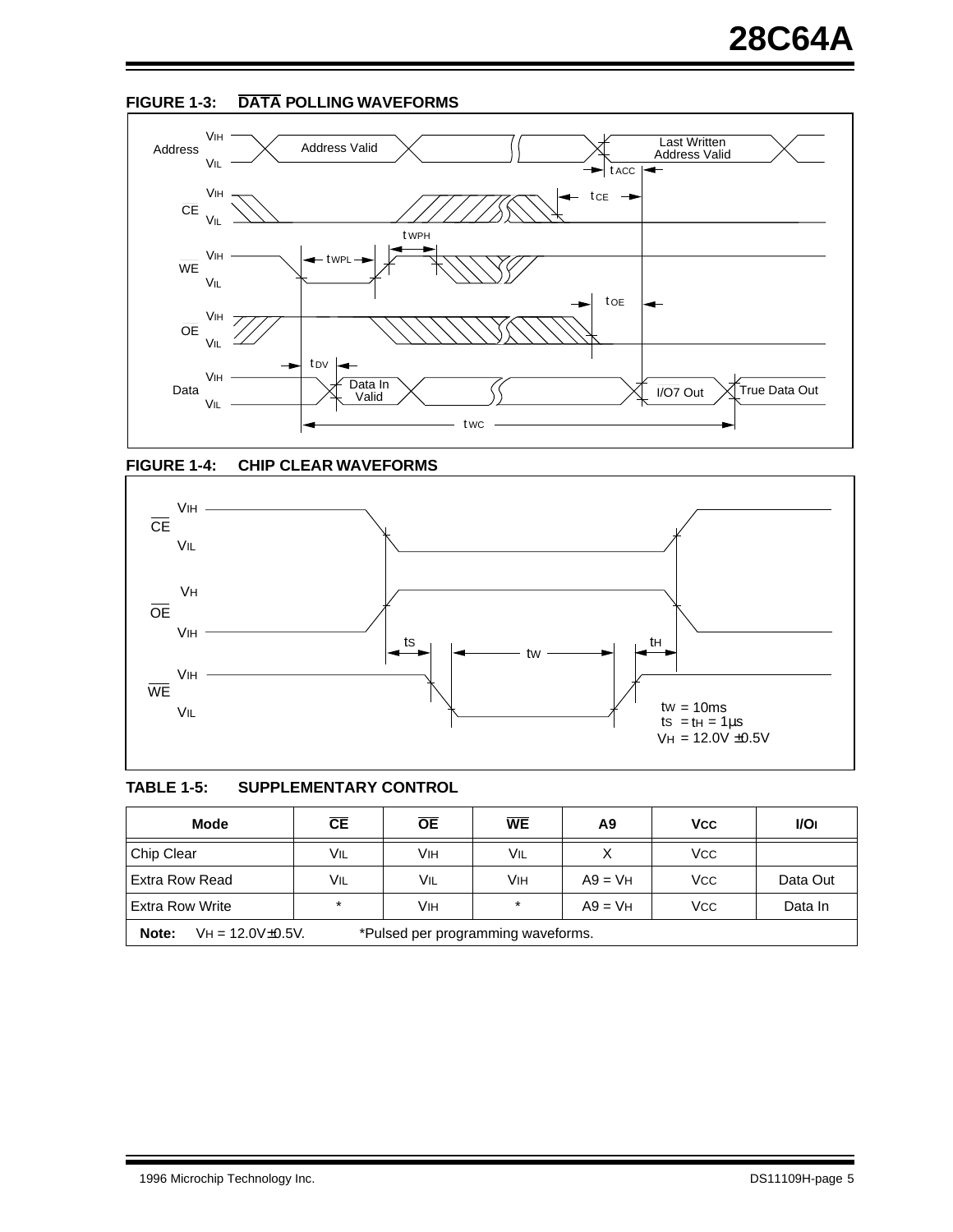### **2.0 DEVICE OPERATION**

The Microchip Technology Inc. 28C64A has four basic modes of operation—read, standby, write inhibit, and byte write—as outlined in the following table.

| <b>Operation</b><br><b>Mode</b> | СE                            | <b>OE</b> | WE | <b>VO</b> | <b>Rdy/Busy</b><br>(1) |  |
|---------------------------------|-------------------------------|-----------|----|-----------|------------------------|--|
| Read                            | L                             | L         | н  | DOUT      | н                      |  |
| Standby                         | н                             | X         | X  | High Z    | н                      |  |
| Write Inhibit                   | н                             | X         | X  | High Z    | н                      |  |
| Write Inhibit                   | X                             | L         | X  | High Z    | н                      |  |
| Write Inhibit                   | X                             | X         | н  | High Z    | н                      |  |
| <b>Byte Write</b>               | L                             | н         | L  | DIN       |                        |  |
| Byte Clear                      | Automatic Before Each "Write" |           |    |           |                        |  |

Note 1: Open drain output.

2:  $X = Any TTL level.$ 

#### **2.1 Read Mode**

The 28C64A has two control functions, both of which must be logically satisfied in order to obtain data at the outputs. Chip enable  $(\overline{CE})$  is the power control and should be used for device selection. Output Enable (OE) is the output control and is used to gate data to the output pins independent of device selection. Assuming that addresses are stable, address access time (tACC) is equal to the delay from  $\overline{CE}$  to output (tCE). Data is available at the output tOE after the falling edge of  $\overline{OE}$ , assuming that  $\overline{CE}$  has been low and addresses have been stable for at least tACC-tOE.

#### **2.2 Standby Mode**

The 28C64A is placed in the standby mode by applying a high signal to the  $\overline{CE}$  input. When in the standby mode, the outputs are in a high impedance state, independent of the OE input.

#### **2.3 Data Protection**

In order to ensure data integrity, especially during critical power-up and power-down transitions, the following enhanced data protection circuits are incorporated:

First, an internal VCC detect (3.3 volts typical) will inhibit the initiation of non-volatile programming operation when Vcc is less than the Vcc detect circuit trip.

Second, there is a  $\overline{\text{WE}}$  filtering circuit that prevents  $\overline{\text{WE}}$ pulses of less than 10 ns duration from initiating a write cycle.

Third, holding  $\overline{WE}$  or  $\overline{CE}$  high or  $\overline{OE}$  low, inhibits a write cycle during power-on and power-off (Vcc).

#### **2.4 Write Mode**

The 28C64A has a write cycle similar to that of a Static RAM. The write cycle is completely self-timed and initiated by a low going pulse on the  $\overline{WE}$  pin. On the falling edge of  $\overline{WE}$ , the address information is latched. On rising edge, the data and the control pins ( $\overline{CE}$  and  $\overline{OE}$ ) are latched. The Ready/Busy pin goes to a logic low level indicating that the 28C64A is in a write cycle which signals the microprocessor host that the system bus is free for other activity. When Ready/Busy goes back to a high, the 28C64A has completed writing and is ready to accept another cycle.

#### **2.5 Data Polling**

The 28C64A features Data polling to signal the completion of a byte write cycle. During a write cycle, an attempted read of the last byte written results in the data complement of I/O7 (I/O0 to I/O6 are indeterminable). After completion of the write cycle, true data is available. Data polling allows a simple read/compare operation to determine the status of the chip eliminating the need for external hardware.

#### **2.6 Electronic Signature for Device Identification**

An extra row of 32 bytes of EEPROM memory is available to the user for device identification. By raising A9 to 12V ±0.5V and using address locations 1FEO to 1FFF, the additional bytes can be written to or read from in the same manner as the regular memory array.

#### **2.7 Chip Clear**

All data may be cleared to 1's in a chip clear cycle by raising  $\overline{OE}$  to 12 volts and bringing the  $\overline{WE}$  and  $\overline{CE}$  low. This procedure clears all data, except for the extra row.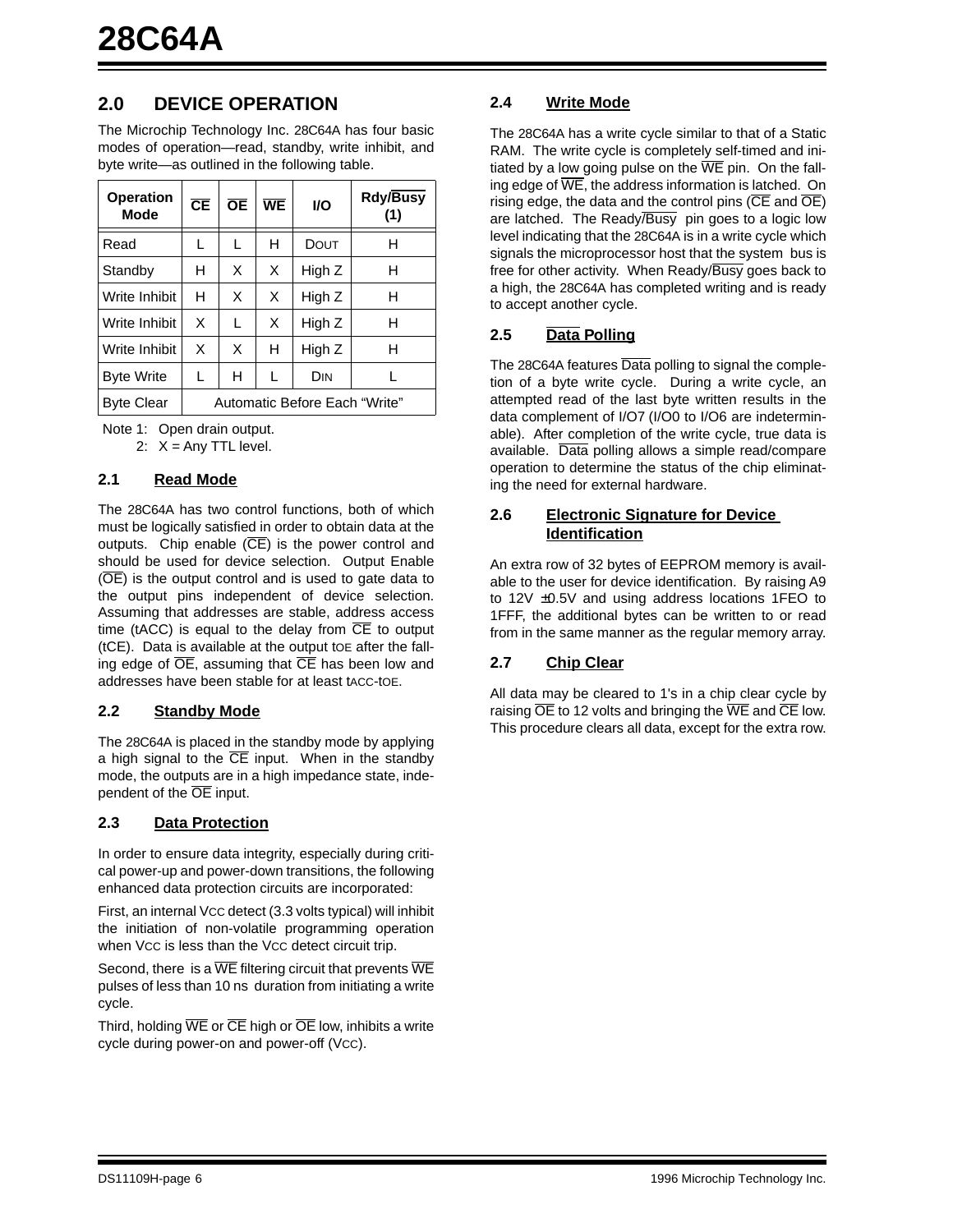#### **28C64A Product Identification System**

To order or to obtain information, e.g., on pricing or delivery, please use the listed part numbers, and refer to the factory or the listed sales offices.